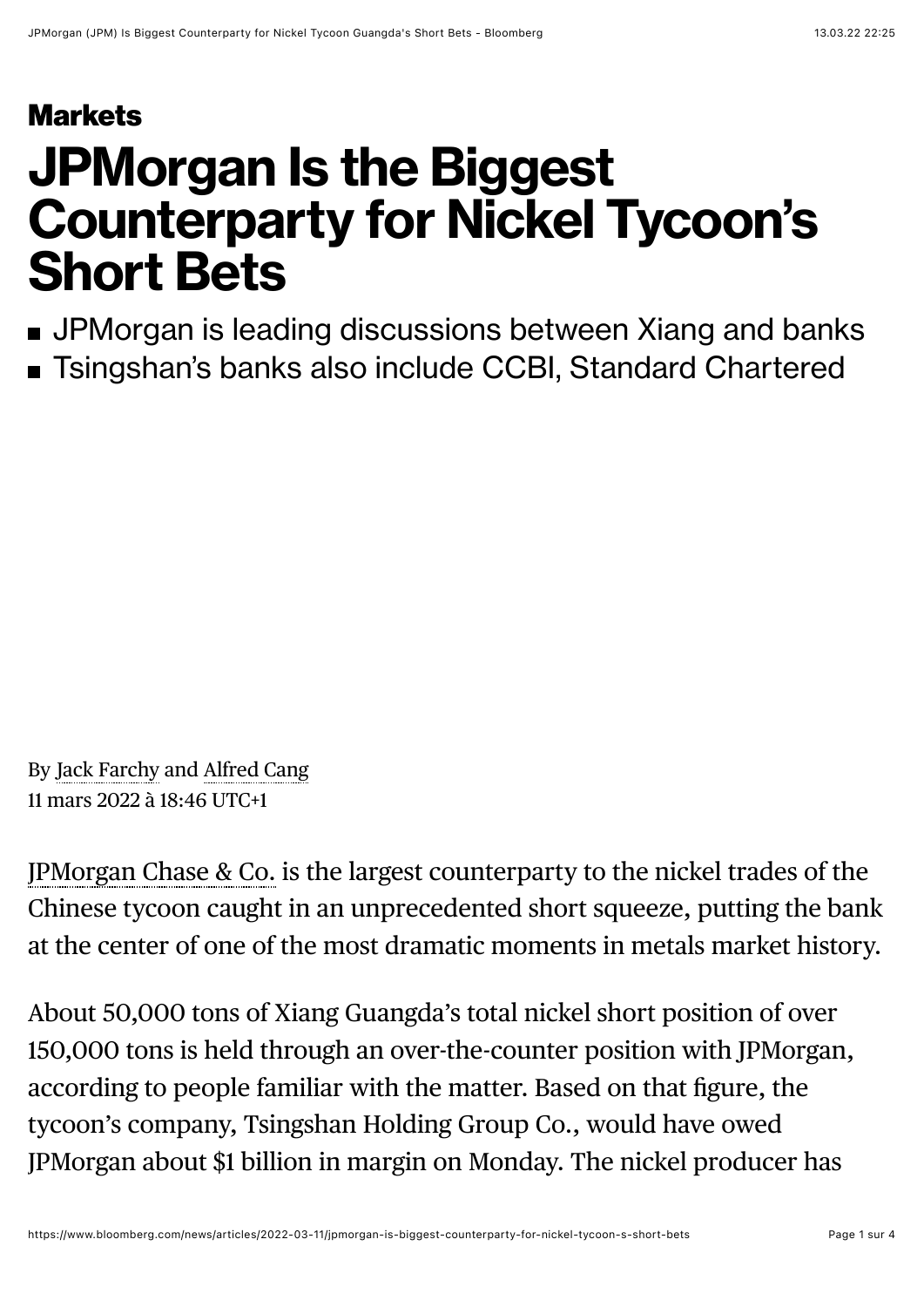been struggling to pay margin calls to its banks and brokers, Bloomberg reported this week.

JPMorgan is leading discussions between Xiang and roughly 10 banks and brokers through which his nickel short position is held, the people said, asking not to be identified as the talks are private.

Tsingshan's difficulties paying its margin calls have put its banks and brokers in a bind, as they have had to make hefty margin calls of their own at the LME to cover their short positions on the exchange. If Tsingshan walks away from its commitments, the banks stand to lose billions of dollars.

The other banks and brokers include BNP Paribas SA, Standard Chartered Bank Plc, CCB International Holdings, ICBC Standard Bank Plc, United Overseas Bank Ltd., DBS Group Holdings Ltd., BOC International Holdings Ltd. and brokerage Sucden Financial Ltd.

Spokespeople for JPMorgan, BNP Paribas, Standard Chartered, Sucden, UOB, DBS and ICBC Standard Bank declined to comment. Spokespeople for BOCI and CCBI had no immediate comment.

## RELATED COVERAGE

[Hedge Funds Walk Away From LME After \\$3.9 Billion Trades Torn Up](https://www.bloomberg.com/news/articles/2022-03-10/hedge-funds-walk-away-from-lme-after-3-9-billion-trades-torn-up) [Nickel Tycoon Tells Banks He Wants to Keep Shorting](https://www.bloomberg.com/news/articles/2022-03-10/chinese-tycoon-tells-banks-he-wants-to-keep-shorting-nickel)  [Chinese Tycoon Behind Big Nickel Short Faces Billions in Losses](https://www.bloomberg.com/news/articles/2022-03-08/chinese-tycoon-behind-big-nickel-short-faces-billions-in-losses) [Who Is the 'Big Shot' Behind Nickel's Bad Short?: QuickTake](https://www.bloomberg.com/news/articles/2022-03-11/who-is-the-big-shot-behind-nickel-s-bad-short-quicktake)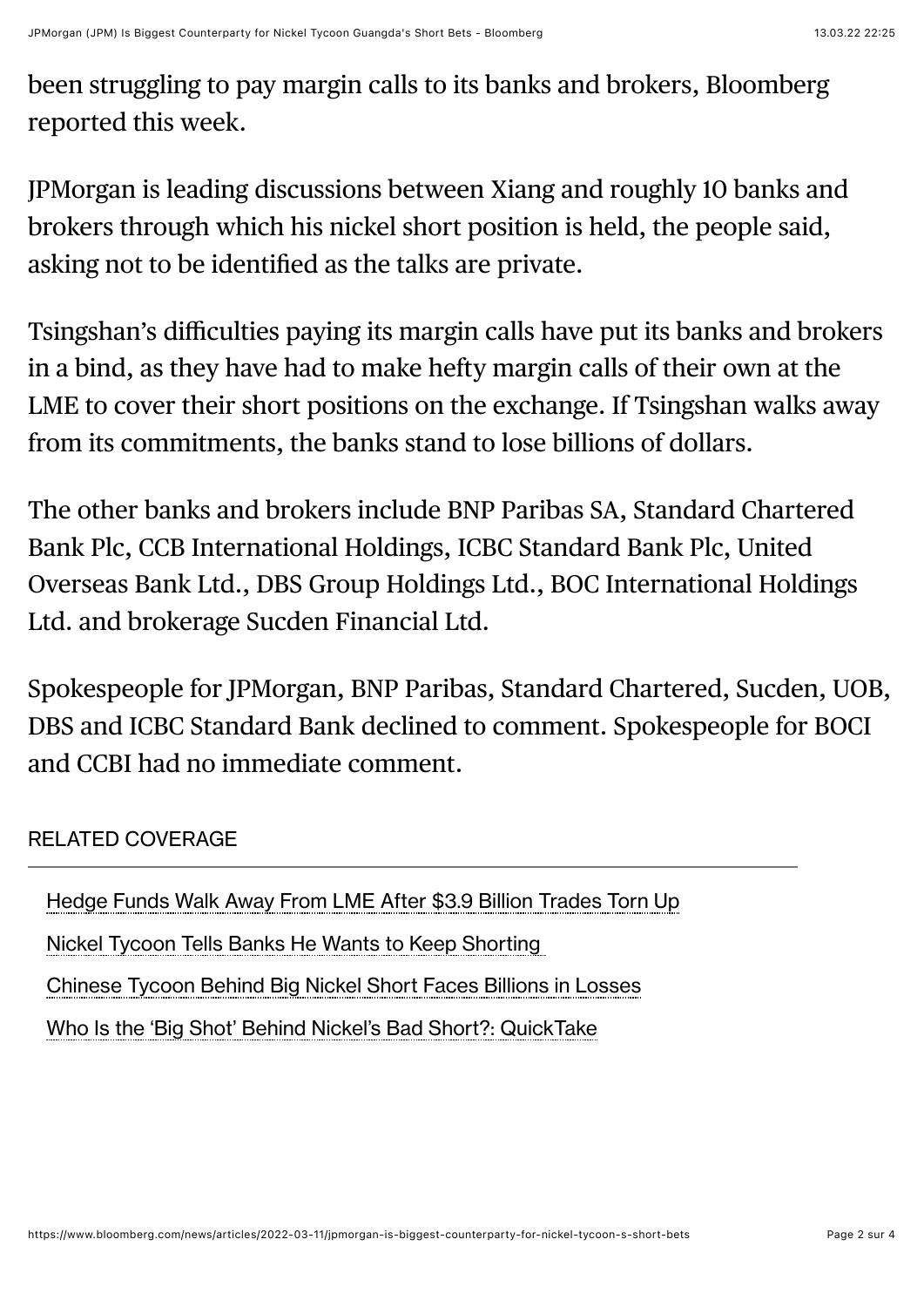## **Matt Levine's Money Stuff is what's missing from your inbox.**

We know you're busy. Let Bloomberg Opinion's Matt Levine unpack all the Wall Street drama for you.

Enter your email

Please enter a valid email address

**Sign Up**

 $\Box$  Bloomberg may send me offers and promotions. By submitting my information, I agree to the [Privacy Policy](https://www.bloomberg.com/notices/privacy/) and [Terms of Service](https://www.bloomberg.com/notices/tos/?in_source=hp-nav).

To be sure, the crisis could still be resolved without losses for Xiang and his banks. As the world's largest nickel producer, Tsingshan stands to benefit from the increase in prices if it can weather the storm. And if Xiang holds on to his short position, as he has told his banks he wants to, and nickel prices go down once the LME reopens, the amount of money he owes his banks and brokers would also drop sharply.

Tsingshan has a short position of about 30,000 tons of nickel directly on the LME, held through brokers CCBI, ICBC Standard Bank and Sucden, the people said.

The remainder of the over 150,000 ton short position is held through bilateral deals with banks like JPMorgan, they said. Many companies prefer to trade via such "over-the-counter" positions, which mean dealing only with the bank and also are subject to much fewer reporting requirements. The banks in turn generally offset their risk by placing short positions on the LME.

JPMorgan, which is the leading bank in global metals trading by far, has the largest single short position on the LME, according to people familiar with the matter. To be clear, that position is held for client businesses and there's no suggestion that the bank is placing its own short bets on nickel prices.